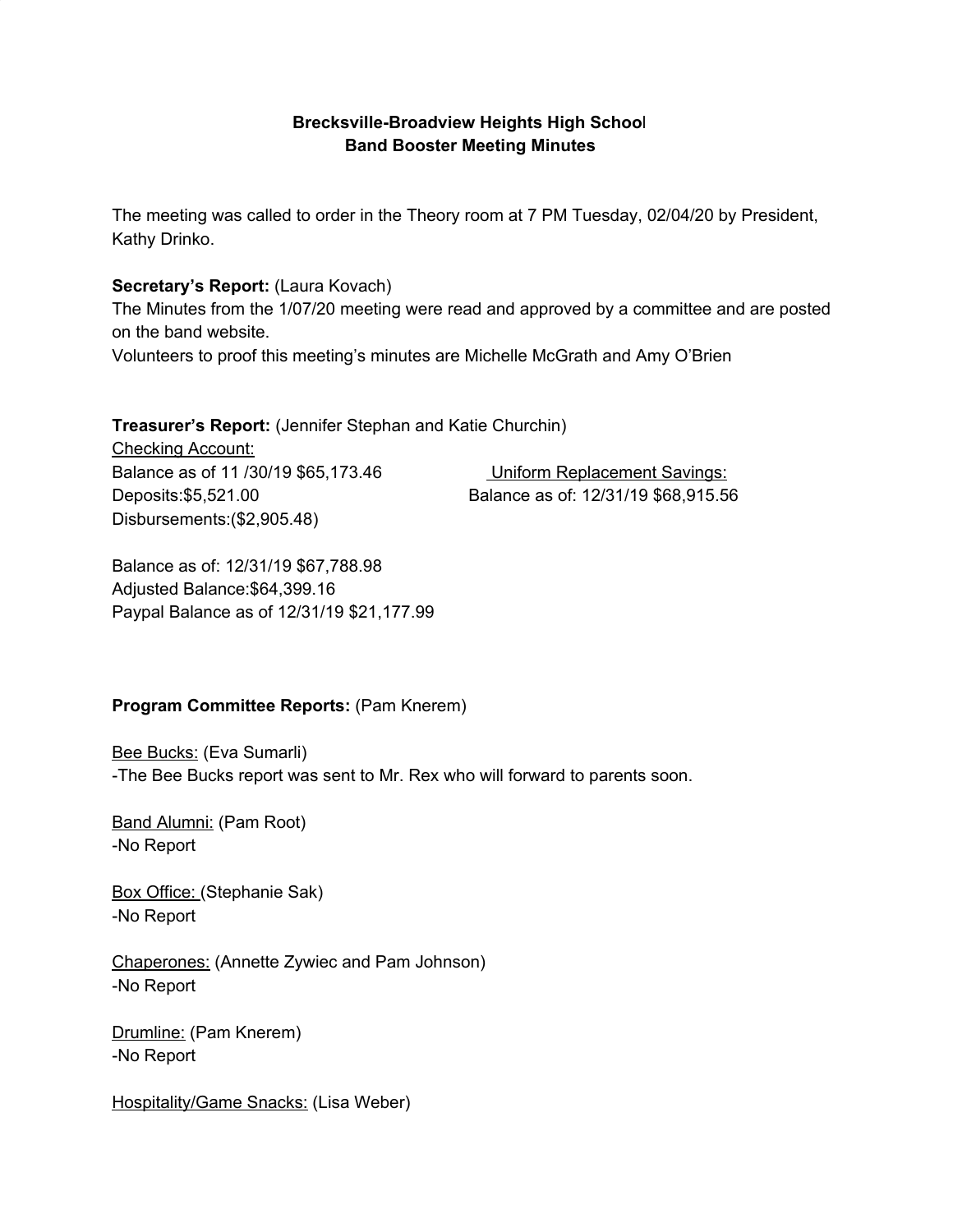-No Report

Flagline: (Kim Traum and Michelle Goldthorpe) -No Report

PSO: (Michelle Banks)

-Wellness Wednesday will be held February 12th and will focus on healthy relationships. -Counselors will be meeting individually with students to go over their schedules for next year. -PSAT interpretation will be held the evening of February 10th. -The "No Fuss Fundraiser '' did not meet its goal this year.

Publicity: (Melissa Burdick) -Melissa did publicity for both the Chipotle fundraiser and the Pancake Breakfast.

Senior Night: (Amy O'Brien) No Report

Swarm Board and Decorations: (Lisa Trout) No Report

Uniforms: (Lori Reagan, Rima Julien, Sheyenne Uhlir and Linda Gauntner)

-A few students still need to have their Marching Band uniforms cleaned.

-All the uniforms that were cleaned have been picked up.

-The drycleaning total was approximately \$1,700.

-The Uniform Committee has begun work to pack hats for Disney.

-There will be a mandatory uniform drop-off on March 25th at 5:00 so that volunteers can check to make sure every student has everything needed in their garment bag for Disney.

-There will be a "Sign-Up Genius" to get volunteers for uniform drop-off night.

-Information regarding uniform drop-off night will be discussed at the March 9th Disney meeting. -Gloves will be sold at the March 9th meeting and at uniform drop-off.

-There are two raincoats missing. Pam Knerem will ask Nate Knerem to check the drum cases.

Summer Uniforms: ( Lisa Karakostas, Laura Mroczka and Melinda Torres) -A few summer uniform samples will need to be ordered.

Yard Signs: (Alicia Ravagnani) -No Report

# **Ways and Means Committee Reports:** (Michelle McGrath)

Athletic Programs: ( Melissa Burdick) -No Report.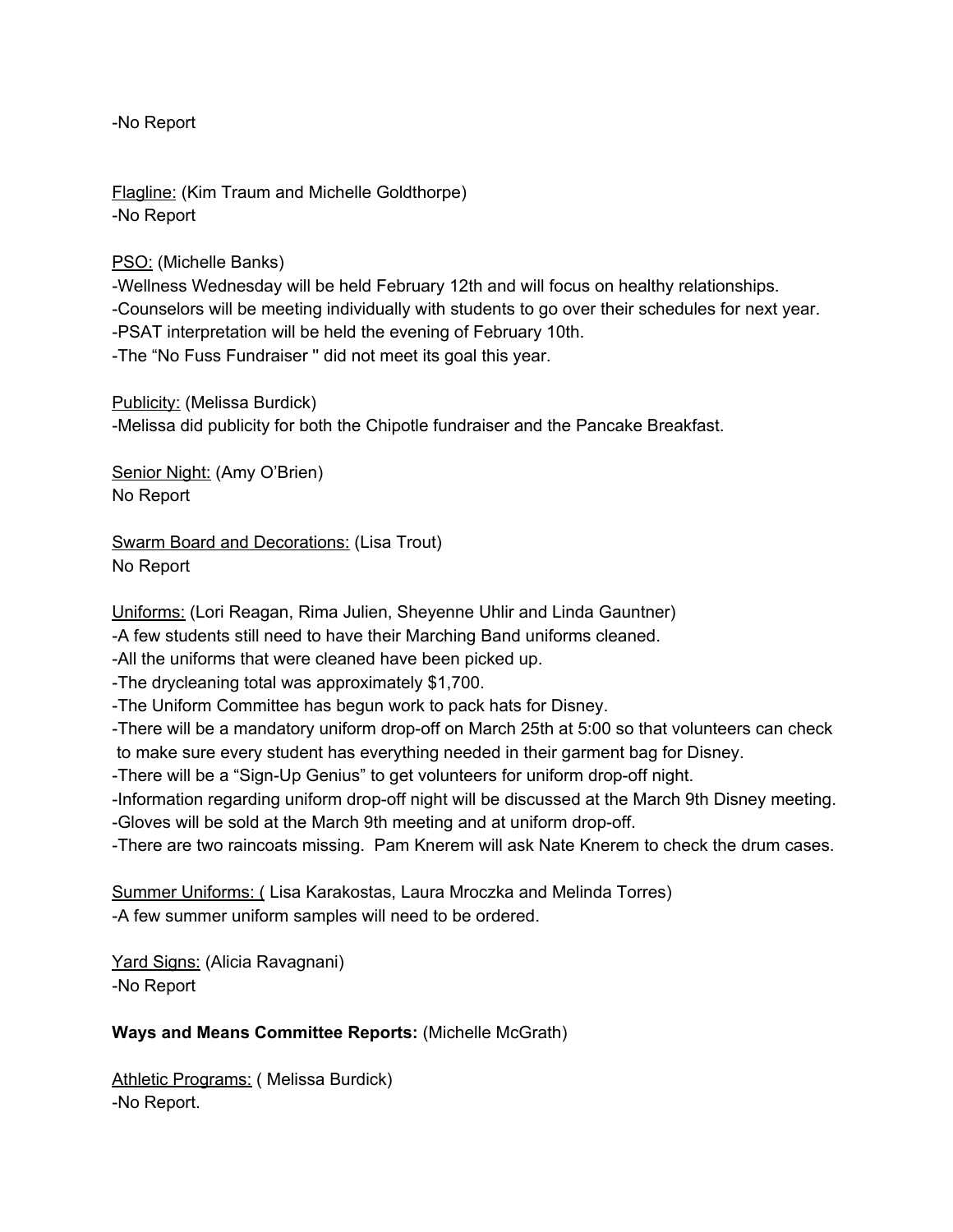Athletic Program Sales: (Michelle McGrath) -All Winter programs have been sold.

Athletic Program Layout: (Kim Traum) -We are still in need of a graphic designer to take over for Kim.

Citrus Sales: ( Allison Winokur and Barb Wisniewski) -No Report.

Disney Raffle: (Sue Flis)

-Discussions will be held at a later date to determine the best way to raffle off Disney trips.

Endowment/Patrons: (Michele Mihalich) -Michelle received one Endowment Fund donation last month.

Spirit Wear: (Alicia Ravagnani)

## Pancake Breakfast/Music in Our Schools Event: (Open)

-Scott Hanna and Melanie Sapusic are the department heads for this year's breakfast. -Kitchen staff has been hired to handle all ordering for the breakfast.

-Big ticket items such as a TV, grill, Nintendo Switch etc. will be purchased for the raffle instead of getting donations for raffle basket items. There is money in a "kitty" from last year's breakfast to pay for these items.

-The proceeds from this year's breakfast will help fund the Middle School auditorium project.

-There are a number of Middle School parents who have volunteered to help this year.

-To date, the band does not have a chairperson for the breakfast.

Indians Tickets: (Stephanie Sak) -No Report

# **Band Director's Report:** (Mr. Rex and Mrs. Astey)

-Mr. Rex and Mrs. Astey thanked all who came to Severance Hall to hear students from Concert Winds and Wind Ensemble perform.

-Information on how to purchase cd's from the concert will be on the band website.

-The Phantom Regiment would like to use the High School facilities to practice. They will require a water hook-up and spaces for sleeping. Mr. Rex would like to have Band Boosters handle requesting use of the facilities. There is no cost for Band Boosters for this event. Everyone is welcome to come and watch the Phantom Regiment practice. Boosters felt that this should be approved by the school board first before proceeding further. Mrs. Astey will look into this matter more extensively. Kathy Drinko asked if anyone knows how to put in a facility request should we decide to move forward with this matter.